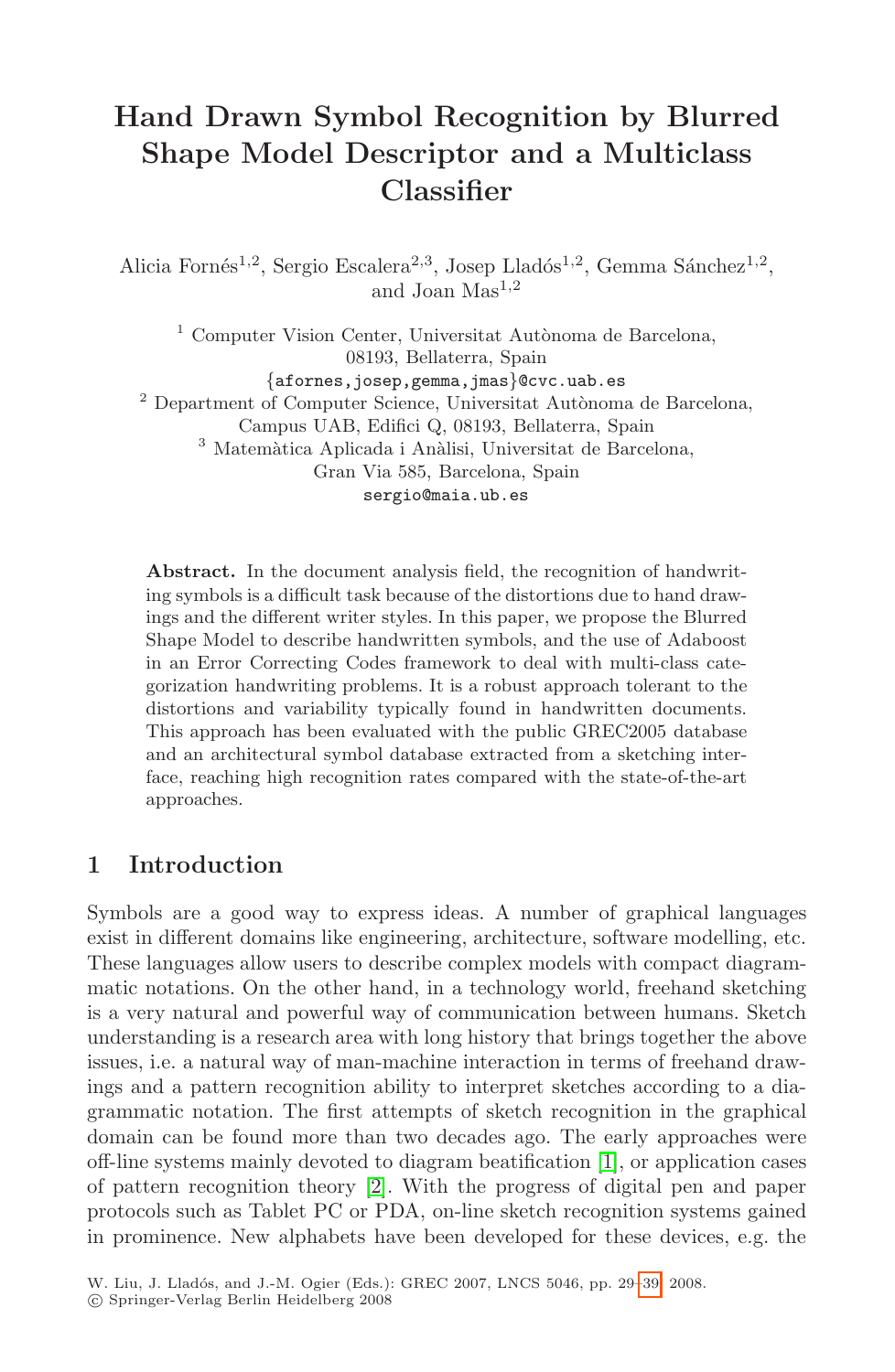[Gr](#page-9-2)affitti alphabet f[or](#page-9-3) PDA's. The in[pu](#page-9-4)t of digital [p](#page-9-5)en devices, called digital ink, consists in a sequence of points acquired at regular time intervals and grouped into basic sketch entities called strokes. A stroke is the set of points comprised between a pen down and a pen up movement. In an off-line input mode, strokes are stored in a binary image and each point has its coordinates as attributes. The advantage of on-line modes, in addition to the coordinates, is that each point may be attributed by dynamic information as the time order or the pressure. A number of applications exist that use sketches as input in areas like architecture [3], mechanics [4], logic diagrams [5], proofreading [6], retrieval [7] or iconic search in PDAs [8].

A sketch understanding system can be divided in three stages: primitive extraction, symbol recognition, and i[nte](#page-1-0)rpretation. In this paper we focus on symbol recognition. Recognizing a diagrammatic notation requires the identification of the alphabet symbols, that will subsequently be interpreted in the context of a domain-dependent graphic notation. Symbol recognition is one of the most active Graphics Recognition areas. A symbol recognition architecture requires two components, namely a shape signature able to robustly describe symbol instances, and a classification strategy. When we work with hand drawn inputs, due to the inherent distortions of strokes, the design of the descriptor is of key importance. The main kinds of distortions (see Fig.1) are: inaccuracy on junctions, on the angle between strokes, shape deformation, elastic deformation, ambiguity between line and arc, and errors like over-tracing, overlapping, gaps or missing parts. In addition, the system must cope with the variability produced by the different writer styles and different sizes.

As stated above, a symbol recognition system firstly requires the definition of expressive and compact descriptors. It has to ideally guarantee intra-class compaction and inter-class separability, even when we describe noisy and distorted symbols. A number of well-known shape signatures exist (see a review in [9]) that can be used for describing symbols in Graphics Recognition. It was proved that some descriptors, robust with some affine transformations and occlusions in printed symbols, are not efficient enough for hand drawn symbols.

<span id="page-1-0"></span>

Fig. 1. a) Original shapes. b) Distorted shapes, from top to bottom and from left to right: 1) Distortion on junctions. 2) Distorion on angles 3) Overlapping. 4) Missing parts. 5) Distortion on junctions and angles. 6) and 7) Ambiguity arc-segment. 8) Gaps.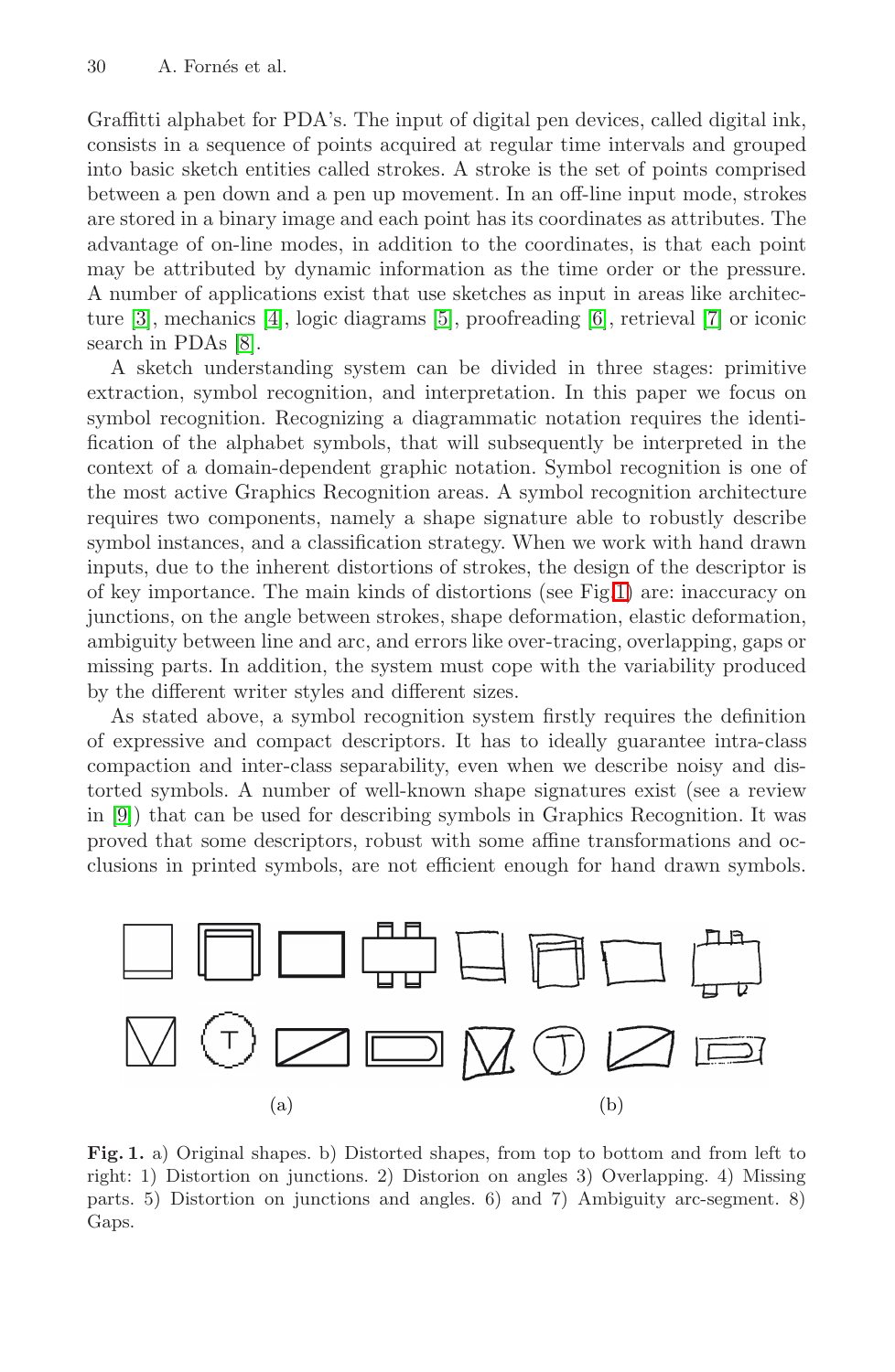<span id="page-2-0"></span>

**Fig. 2.** [P](#page-9-6)rocess scheme

Secondly, the formulation of robust classification methods according to such descriptors is required. Both, the descriptor and the recognition strategy must tolerate the inherent distortions involved in hand drawn inputs. A number of symbol recognition methods have been proposed to modelize such distortions. Examples are spectral models [10], arc-length curvature signatures [11], HMMs [12], deformable models [13], or graph transformation [14]. The reader is referred to [15] for a further review.

In this paper, we present an approach to model and cl[assif](#page-10-1)y handwritten symbols. Symbols are described using the Blurred Shape Model representation. The obtained features show to be high discriminative and tolerant to the transformations produced by the different writing styles. Moreover, we present a multi-class scheme, wher[e A](#page-10-2)daboost and Error-Correcting Output Codes are combined to deal with multi-class handwriting recognition problems. One of the most wellknown techniques in the Machine Learning domain is the Adaboost algorithm due to its ability for feature se[lec](#page-2-0)tion, detection, and classification problems [17]. The design of a single multi-classifier is a difficult task, and it is common to conceive j[ust](#page-10-3) binary classifiers and to combine them. One-versus-one voting scheme or one-versus-all strategies are the schemes most frequently applied. In this topic, Error Correcting Output Codes (ECOC) efficiently combines binary classifiers to address the multi-class problem [18]. The results over two multi-class databases show that the present methodology obtains significant performance improvements compared to the state-of-the-art approaches.

The steps of our approach are shown in Figure 2: First, the input hand drawn symbol is obtained as a binary image. Secondly, the Hotelling transform based on principal components [19] is ap[pli](#page-2-1)ed to find the main axis of the object so the align[m](#page-4-0)ent can b[e](#page-5-0) performed. Third, the method defines a blurred region of the shape that makes t[he](#page-8-0) technique robust against elastic deformations. Afterwards, Adaboost is applied to each pair of classes to train relevant features that split better object classes. And finally, the set of binary classifiers is embedded in the framework of Error Correcting Output Codes (ECOC) to deal with multi-class categorization problems.

<span id="page-2-1"></span>The paper is organized as follows: The proposed distortion tolerant descriptor, called Blurred Shape Model, is described in section 2. The classification stage is presented in section 3. Section 4 shows the experimental results over two multi-class databases. Finally, section 5 concludes the paper.

## **2 Blurred Shape Model Descriptor**

The proposed descriptor describes the distribution of pixels among a predefined set of spatial regions. It is inspired in the well known zoning signature used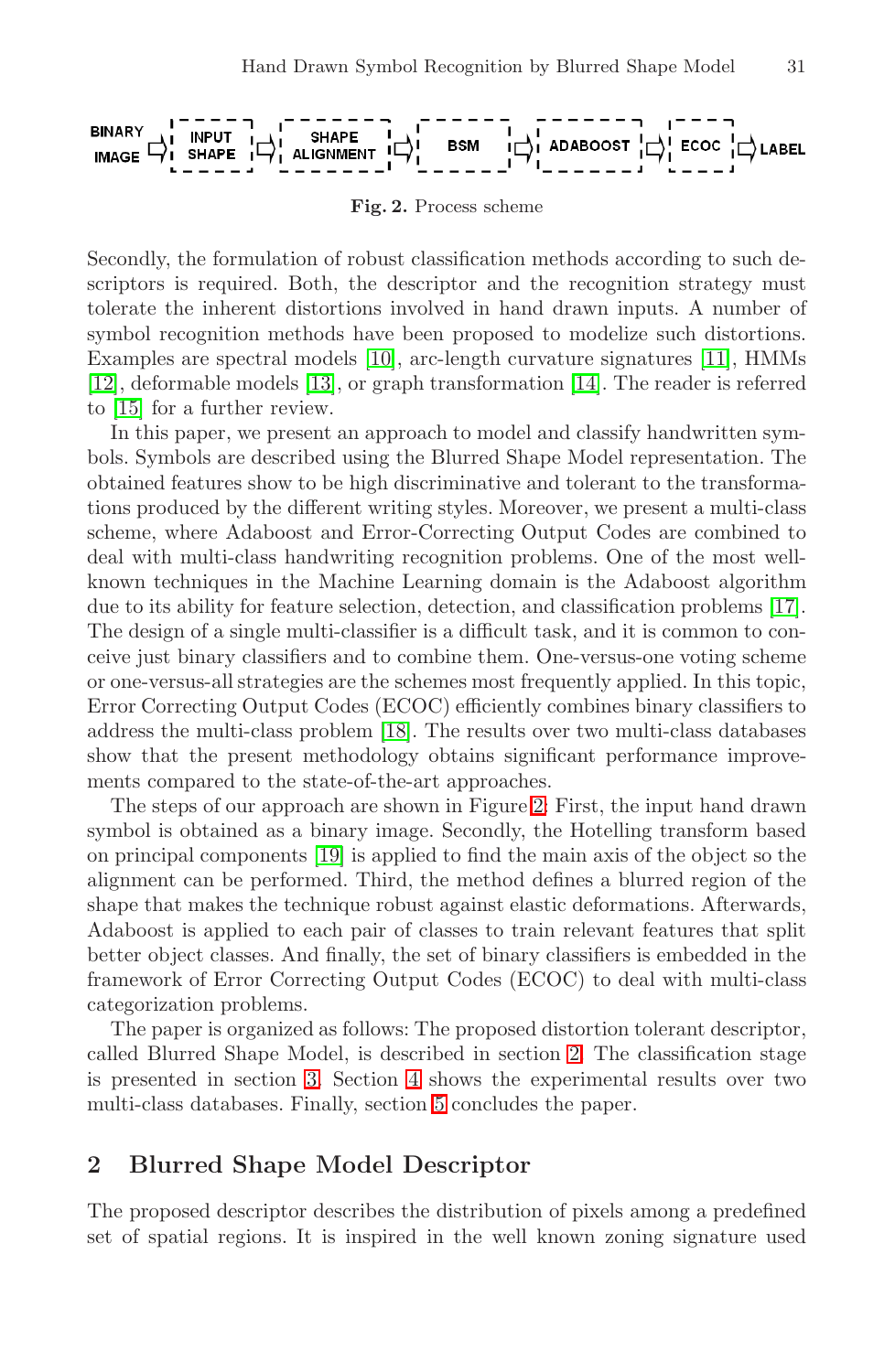<span id="page-3-0"></span>

**Fig. 3.** (a) Input image (b) Shape pixel distances estimation respect to neighbor centroids. (c) Vector actualization of the region 16th, where  $\frac{1}{d_1+d_2+d_3+d_4} = 1$ .

in a number of OCR systems. Our method has also a foundation in the SIFT descriptor [16] that is one of the preferred strategies to describe image regions. The SIFT descriptor constructs a probability density function of the distribution of orientations within a region. [H](#page-3-0)owever, in the handwriting recognition topic, orientations suffer from the variations produced by the different writing styles. Our approach consists in describing the symbol by a probability density function of Blurred Shape Model (BSM) that encodes the probability of pixel densities of image regions: The image is divided in a grid of  $n \times n$  equal-sized subregions, and each bin receives votes from the shape points in it and also from the shape points in the neighboring bins. Thus, each shape point contributes to a density m[ea](#page-3-0)sure of its bin and its neighboring ones.

In Fig.  $3(a)$ , an input symbol is shown. Figure  $3(b)$  shows the distances estimation of a shape point respect to the nearest centroids. To give the same importance to each shape point, all the distances to the neighbors centroids  ${d_1, d_2, d_3, d_4}$  are normalized to unit. The output descriptor is a vector histogram *v* of length  $n \times n$ , where each position [co](#page-3-1)rresponds to the amount of shape points in the context of the sub-region. The estimated normalized distances for each affected sub-region *r* are used to actualize their corresponding vector locations. Fig. 3 (c) shows the vector at this stage for the analyzed point of Fig. 3(b).

<span id="page-3-1"></span>The resulting vector histogram, obtained by processing all feature points, is normalized in the range [0*..*1] to obtain the probability density function (pdf) of  $n \times n$  bins. In this way, the output descriptor represents a distribution of probabilities of the object shape considering spatial distortions. In Fig. 4, an input



**Fig. 4.** (a) Input image. (b) 48 regions blurred shape. (c) 32 regions blurred shape. (d) 16 regions blurred shape. (e) 8 regions blurred shape.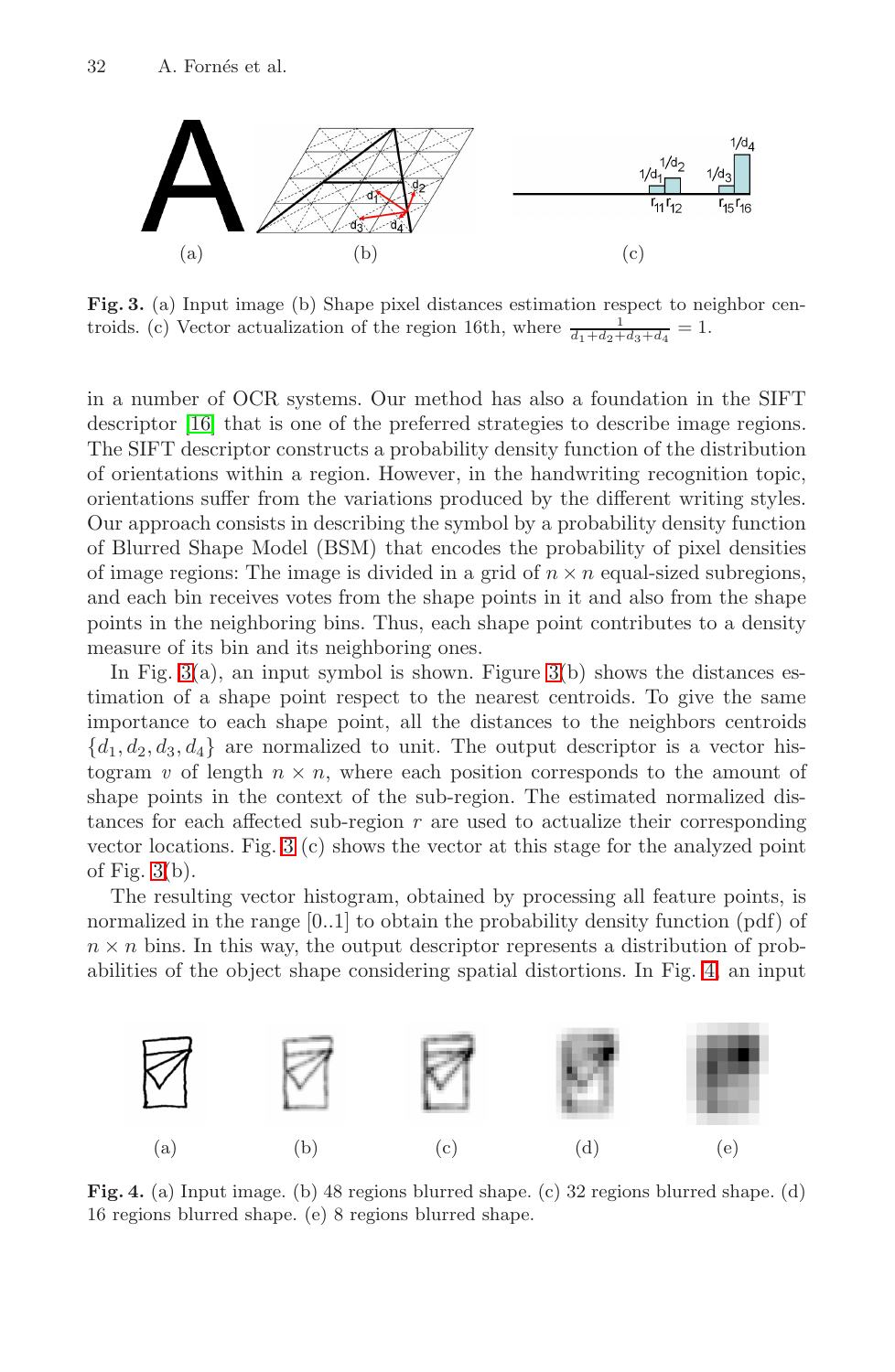shape is processed. Fig. 4b) to e) are the blurred parameterizations considering  $48 \times 48$ ,  $32 \times 32$ ,  $16 \times 16$ , and  $8 \times 8$  sub-[re](#page-4-1)gions, respectively. In one hand, one can see that the less number of sub-regions, the less clear is the shape, and consequently, more tolerant to distortions. In the other hand, the more blurring effect, the more probability to having confusion between classes. Thus, it is important to find the suitable number of sub-regions in a problem-dependent way, reaching a balance between these two aspects.

Referring the computational complexity, for a region of  $n \times n$  pixels, the  $k \leq n \times n$  pixel points are considered to obtain the BSM with a cost of  $O(k)$ simple operations. The whole algorithm is summarized in Figure 5.



**Fig. 5.** Blurred Shape Model algorithm

## <span id="page-4-1"></span><span id="page-4-0"></span>**3 Classification**

Concerning the classification step, the Adaboost algorit[hm](#page-10-2) is proposed to learn the descriptor features that best split classes, training the classifier from Blurred Shape Model descriptors. The BSM has a probabilistic parametrization on the object shape considering its possible shape distortions. Due to the fact that different types of objects may share local features, Adaboost has been chosen to boost the BSM model in order to define a classifier based on the features that best discriminate one class against the others.

To extend the binary behavior of Adaboost to the multi-class case, we embed the binary classifiers in the framework of Error Correcting Output Codes [18]. The basis of the ECOC framework is to create a codeword for each of the *L<sup>c</sup>* classes. Arranging the codewords as rows of a matrix, a "coding matrix" *M* is defined, where  $\tilde{M} \in \{-1,0,1\}^{L_c \times z}$ , being *z* the code length. From the point of view of learning, *M* is constructed by considering *n* binary problems, each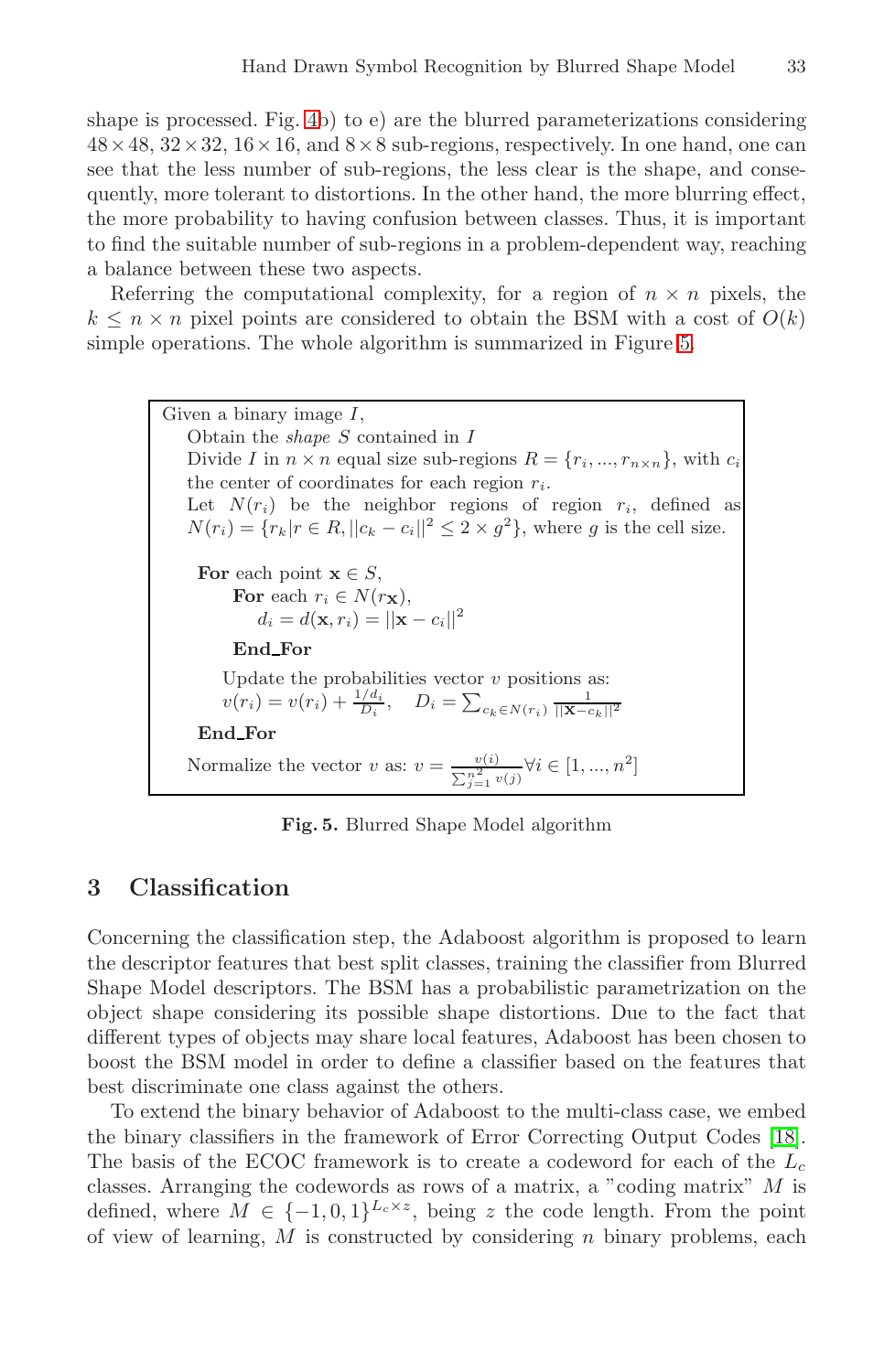

**Fig. 6.** One-versus-one ECOC design for a 3-class problem. a)b)c) Three bi-partitions of classes. d) ECOC coding. e) ECOC decoding.

corresponding to a matrix column. Joining classes in sets, each classifier defines a partition of classes (coded by  $+1$ ,  $-1$ , according to their class set membership, or 0 if the class is not considered by the classifier).

<span id="page-5-0"></span>In Fig. 6 an example of a matrix *M* is shown. The matrix is coded using 3 classifiers  $\{h_1, ..., h_3\}$  for a 3-class problem. The white regions are coded by 1 (considered as positive for its respective dichotomy,  $h_i$ ), the dark regions by  $-1$ (considered as negative), and the grey regions correspond to the zero symbol (not considered classes for the current classifier). Applying the *n* trained binary classifiers, a code is obtained for each data point in the test set. This code is compared to the base codewords of each class defined in the matrix *M*, and the data point is assigned to the class with the 'closest' codeword. In the right side of Fig. 6, an input test sample *x* is shown (a camel). This input shape is tested using the three classifiers, and assigning the outputs to each codeword position (down of the figure). Finally, the Hamming decoding distance is applied between each class codeword, classifying the test sample by the first class, because it has the minimum distance.

#### **4 Results**

Before the [exp](#page-10-4)erimental results are presented, we disc[uss](#page-9-7) [the](#page-10-5) data, methods, and evaluation measurements:

• *Data*: The presented approach has been evaluated using two databases. The first one is a architectural symbol database extracted from a sketching interface. The second one is the GREC2005 database, a public printed symbols database.

• *Methods*: We compare our methodology with the kernel density matching method (KDM) proposed in [22], ART, Zoning, and Zernike descriptors [9],[21].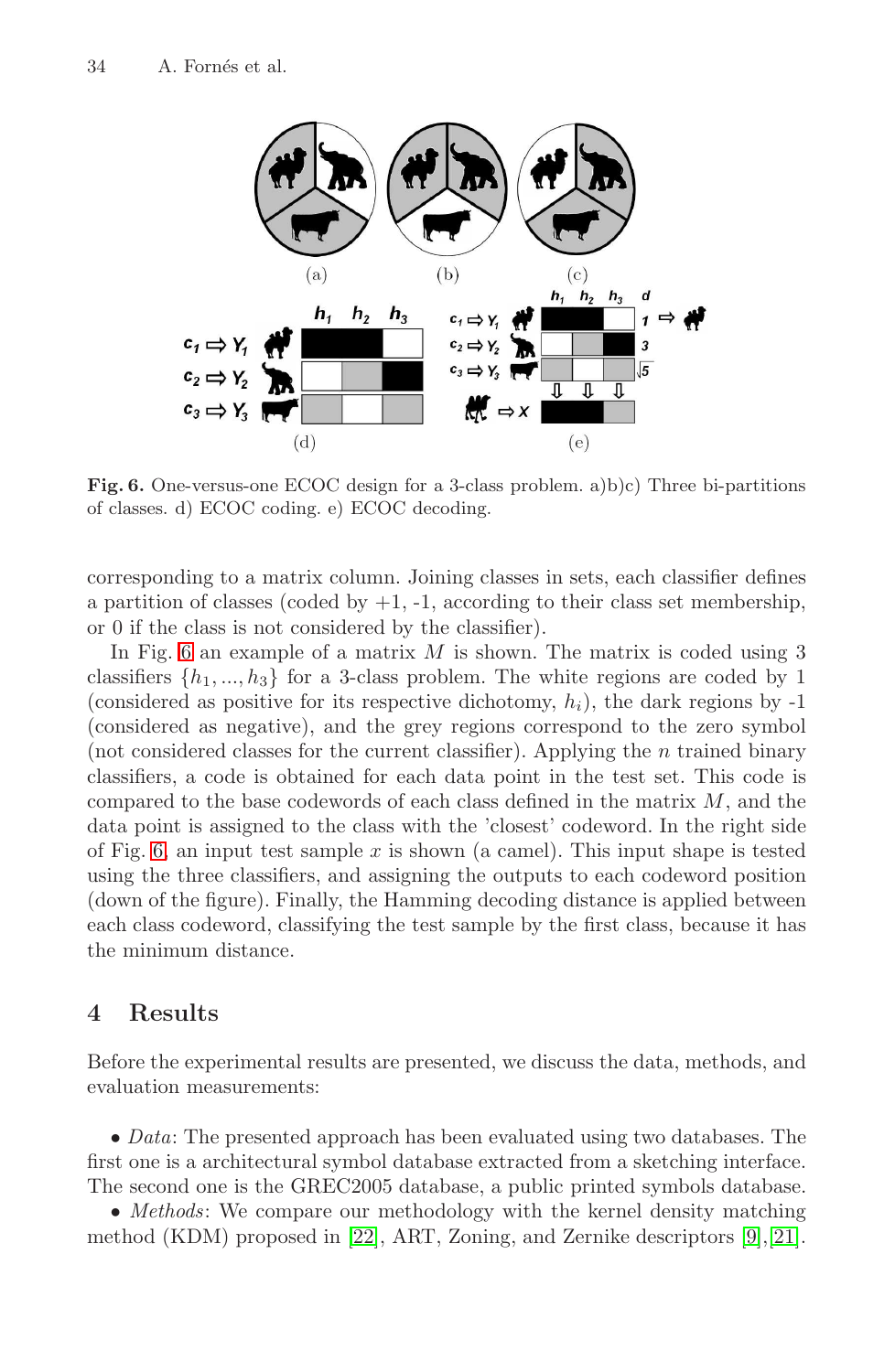To test our system, we use the Discrete Adaboost version [17] with 50 iterations of decision stumps, and the one-versus-one ECOC coding with Euclidean distance decoding [18],[19].

• *Evaluation m[easu](#page-10-6)rements*: The performances are obtained by means of stratified te[n-fo](#page-10-7)ld cross-validation with a two-tailed t-test at 95% of the confidence interval.

#### **4.1 Architectural Hand-Drawn Categorization**

The architectural symbol database is a benchmark database that has been created with the logitech io digital pen [24]. This database, which has been used in a sketch CAD framework [25], is composed of on-line and off-line instances from a set of 50 symbols drawn by a total of 21 users. Each user has drawn a total of 25 symbols and over 11 instances per symbol. The database consists on more than 5000 instances. To capture the data the following protocol has defined: The authors give to each user a set of 25 dot papers, which are paper containing the special pattern from anoto. Each paper is divided into 24 different spaces where the user has to draw in. The first space is filled with the ideal model of the symbol to guide the users on their draw due to they are not experts on the field of Architectural [des](#page-9-7)[ign.](#page-10-5)

Although the database is composed of 50 symbols, in our experiments we have chosen the 14 architectural symbols most representative from this database. Our experimental set consists in 2762 total samples organized in the 14 classes shown in Fig. 7. Each class consists of an average of 200 samples drawn by 13 different authors. In this experiment, the architectural symbol database has been used to test the performance of different descriptors for different number of classes.

The results obtained from BSM are compared with the ART, Zoning, and Zernike state-of-the-art descriptors [9][21]. The compared descriptors are also introduced in the classification framework to quantify the robustness of each descriptor at the same conditions. The parameters for ART are radial order with value 2 and angular order with value 11; and for the Zernike descriptor, 7 Zernike moments are used. The descriptors for BSM and Zoning techniques are of length  $8 \times 8$ , from the considered sub-regions. This optimum grid size has been estimated applying cross-validation over the training set using a 10% of the samples to validate the different sizes of  $n$ , being  $8 \times 8$  the size with the highest performance in the training set.



**Fig. 7.** Architectural handwriting classes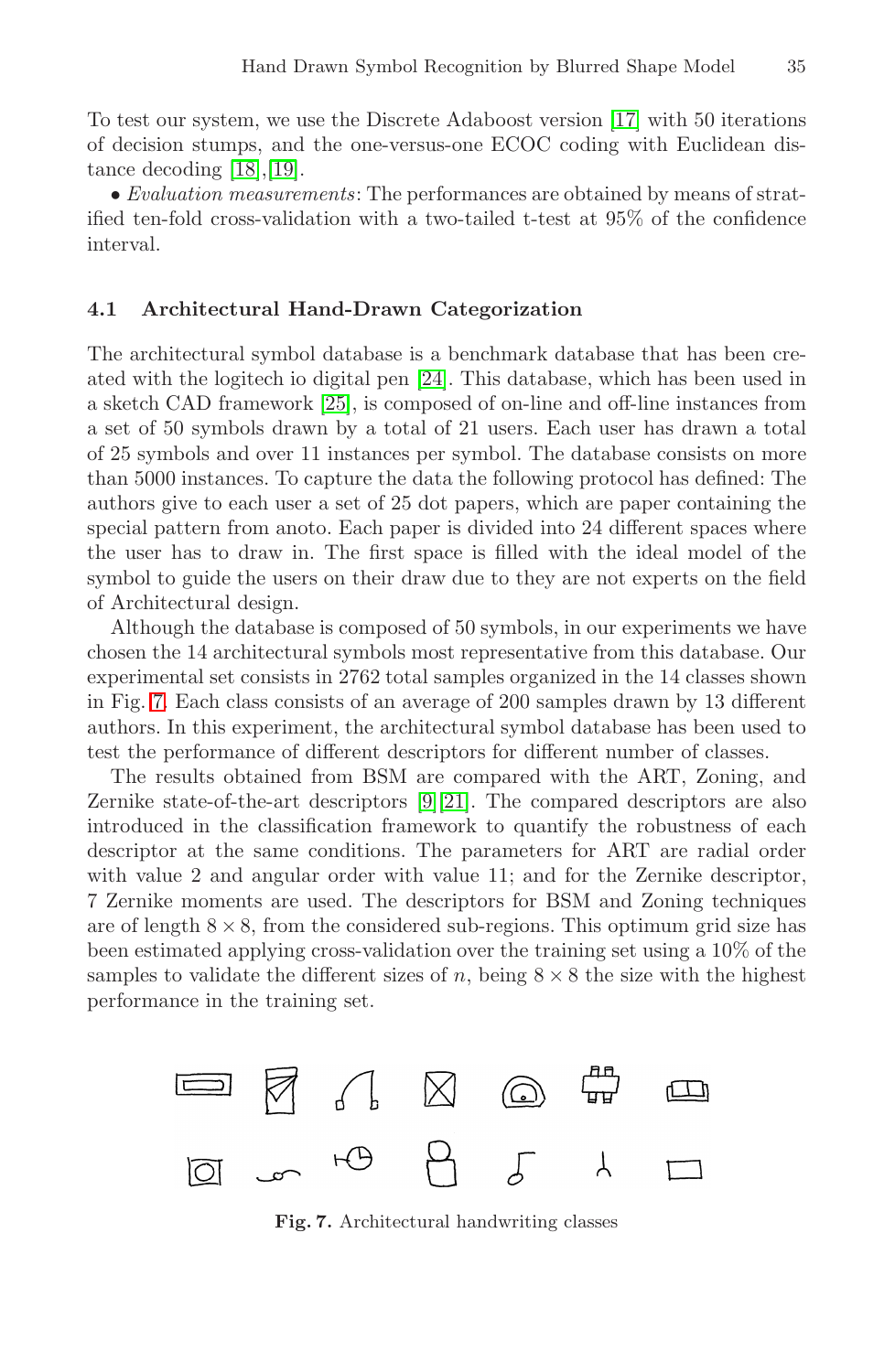

<span id="page-7-0"></span>**Fig. 8.** Descrip[tor](#page-7-0)s classification accuracy increasing the number of architectural symbol classes

The classification starts using the first 3 classes. Iteratively, one class was added at each step and the classification is repeated. The higher number of classes, the higher confusion degree among them because of the elastic deformations inherent to hand drawn strokes, and the higher number of objects to distinguish. The results of accuracy recognition in terms of an increasing number of classes are shown in Fig. 8. The performance of the ART and Zernike descriptors decreases dramatically when we increase the confusion in terms of the nu[mbe](#page-10-8)r of classes, while Zoning obtains higher performance. Finally, the accuracy of the BSM outperforms the other descriptors results, and its confidence interval only intersects with Zoning in few cases. This behavior is quite important since the acc[ur](#page-8-1)acy of the latter descriptors remains stable, and BSM can distinguish the 14 classes with an accuracy upon 90%.

#### **4.2 GREC05 Categorization**

The GREC2005 database [23] is not a hand drawn symbol database, but it has been chosen in order to evaluate the performance [of ou](#page-10-4)r method on a standard, public and big database. It must be said that our initial [te](#page-8-2)sts are applied on the first level of distortions (see Fig. 9). We generated 140 artificial images per model (thus, for each of the 25 classes) applying different distortions such as morphological operations, noise addition, and partial occlusions. In this way, the ECOC Adaboost is able to learn a high space of transformations for each class. The BSM descriptor uses a grid of  $30 \times 30$  bins. In this sense, 900 features are extracted from every image, from which Adaboost selects a maximum of 50. For this experiment, we compare our results with the reported [22] using the kernel density matching method (KDM). The results are shown in Table 1. One can see that the performances obtained with our methodology are very promising, outperforming for some levels of distortions the KDM results.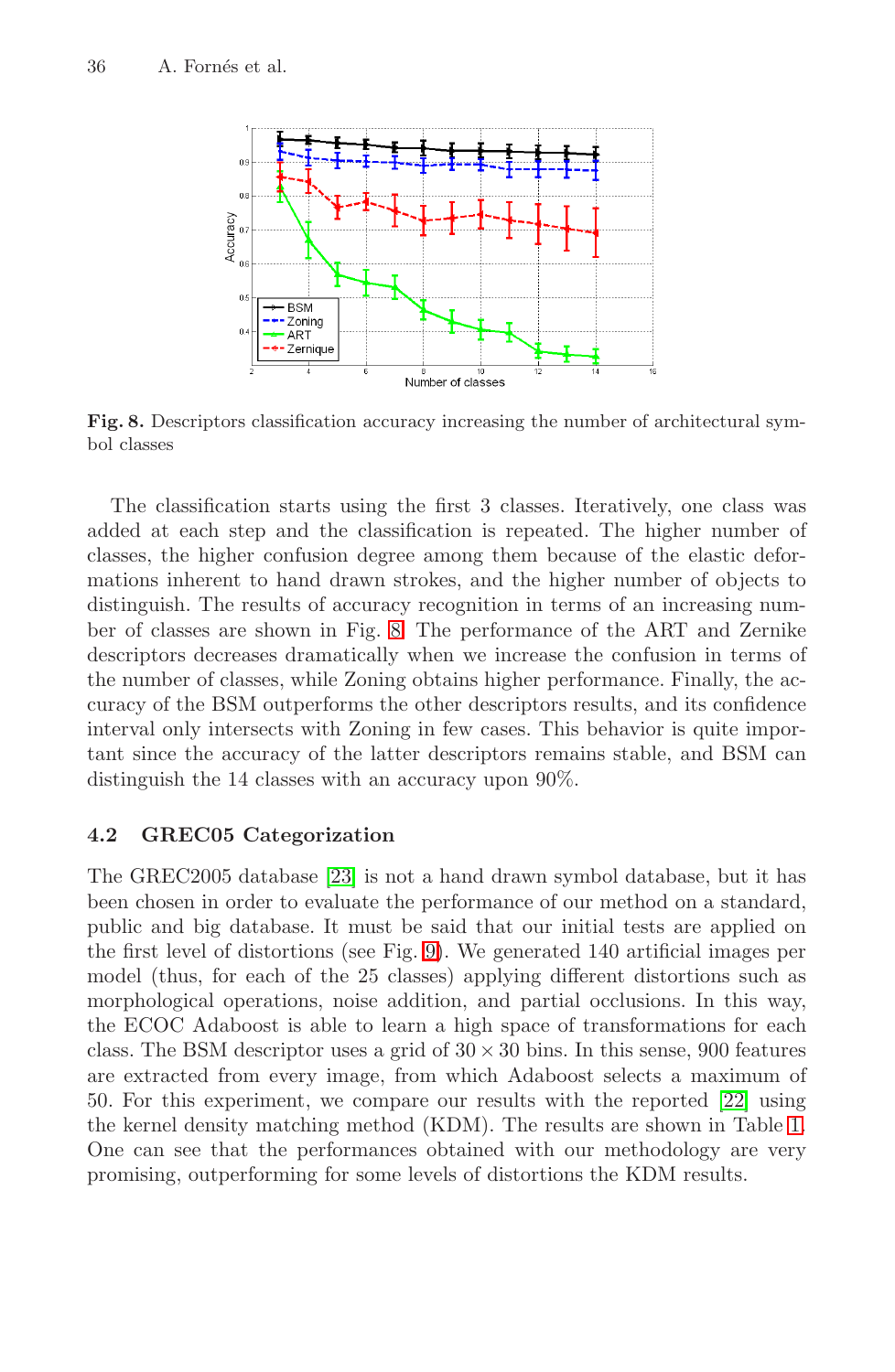

**Fig. 9.** An example of the distortion levels used in the GREC2005 database

<span id="page-8-2"></span><span id="page-8-1"></span>**Table 1.** Descriptors classification accuracy increasing the distortion level of GREC2005 database using 25 models and 50 test images

|            |         |             | Method Distortion Distortion Distortion Distortion Distortion Distortion |     |                 |         |
|------------|---------|-------------|--------------------------------------------------------------------------|-----|-----------------|---------|
|            | Level 1 | Level $2-1$ | Level $3$ $\blacksquare$                                                 |     | Level 4 Level 5 | Level 6 |
| <b>KDM</b> | 100     | 100         | 100                                                                      | 96  | 88              |         |
| BSM        | 100     | 100         | 100                                                                      | 100 | 96              | 92      |

### <span id="page-8-0"></span>**5 Conclusions and Future Work**

In this paper, we have proposed the Blurred Shape Model descriptor and the use of Adaboost in the Error-Correcting Output Codes framework to deal with multi-class handwriting recognition problems. This methodology was evaluated on two multi-class databases, showing promising results in comparison to the state-of-the-art approaches, being robust against noise, scale, and the elastic deformations produced by the different writing styles. Moreover, the complexity of the present methodology shows to be very suitable for real-time multi-class classification problems.

Nowadays, we are extending the experiments on different printed databases, such as the MPEG7 or GREC07, increasing the set of distortions to evaluate the robustness of the present descriptor. Moreover, we are also testing several handwritten symbol databases to show the suitability of the present multiclassification scheme.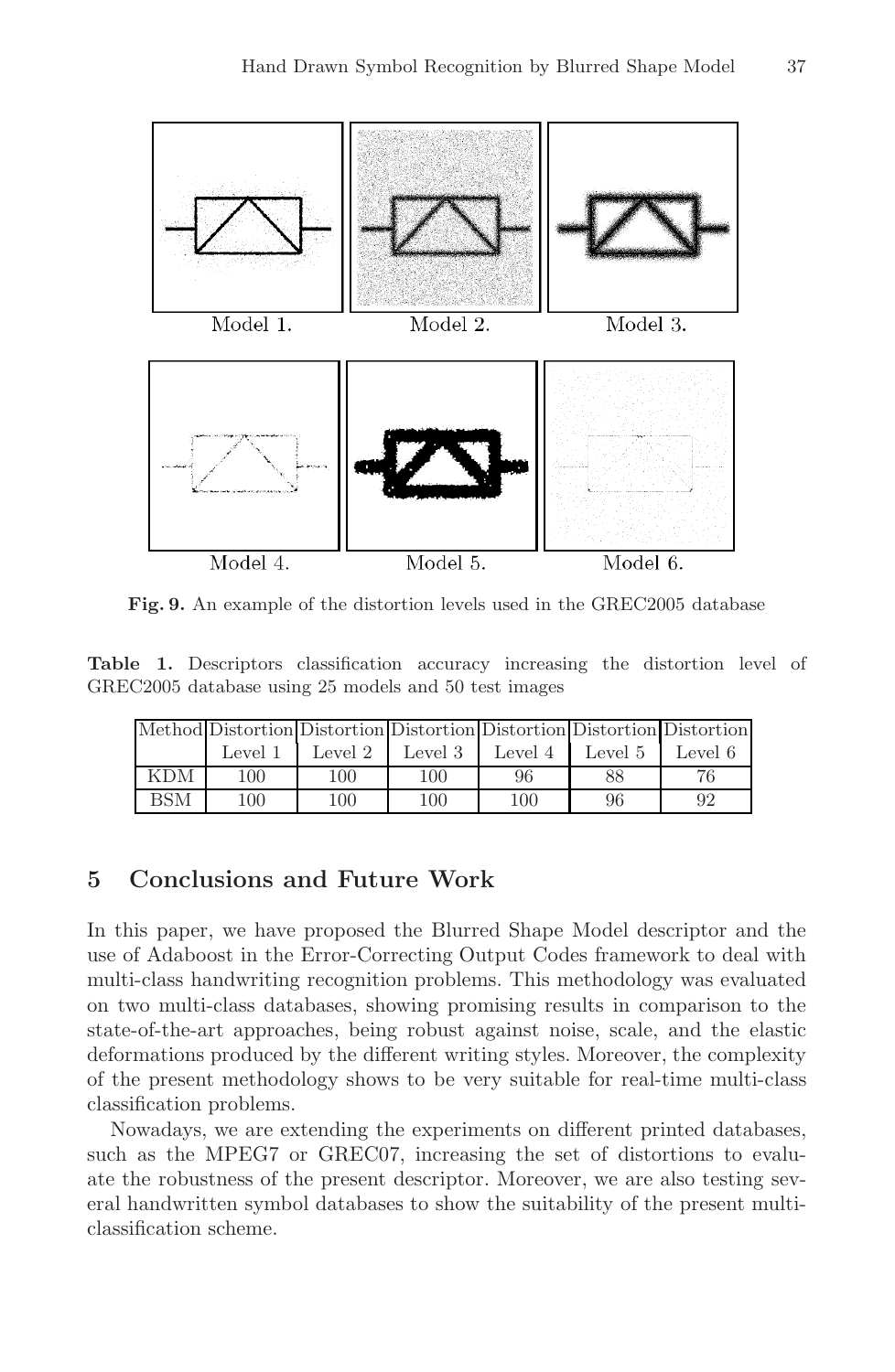## **Acknowledgements**

This work has been partially supported by the spanish projects TIN2006-15694- C02-02, TIN2006-15308-C02-01 and CONSOLIDER-INGENIO 2010 (CSD2007- 00018).

## <span id="page-9-0"></span>**References**

- 1. Pavlidis, T., Van Wyk, C.J.: An automatic beautifier for drawings and illustrations. J. SIGGRAPH Comput. Graph. 19(3), 225–234 (1985)
- <span id="page-9-1"></span>2. Bunke, H.: Attributed programmed graph grammars and their application to schematic diagram interpretation. IEEE Trans. on PAMI 4, 574–582 (1982)
- 3. Leclercq, P.: Absent Sketch Interface in Architectual Engineering. In: Llad´os, J., Kwon, Y.B. (eds.) GREC 2003. LNCS, vol. 3088, pp. 351–362. Springer, Heidelberg (2004)
- <span id="page-9-2"></span>4. Davis, R.: Understanding in Design: Overview of Work at the MIT Lab. In: AAAI Spring Symposium Sketch Understanding, pp. 24–31. AIII Press, Stanford (2002)
- <span id="page-9-3"></span>5. Gennari, L., Burak Kara, L., Stahovich, T.F., Shimada, K.: Combining geometry and domain knowledge to interpret hand-drawn diagrams. Computers & Graphics 29(44), 547–562 (2005)
- <span id="page-9-4"></span>6. Guimbretière, F.: Paper augmented digital documents. In: 16th annual ACM symposium on User interface software and technology, Canada Edition, pp. 51–60. ACM Press, Vancouver(2003)
- <span id="page-9-5"></span>7. Rigoll, G., Muller, S.: Graphics-Based Retrieval of Color Image Databases Using Hand-Drawn Query Sketches. In: Chhabra, A.K., Dori, D. (eds.) GREC 1999. LNCS, vol. 1941, pp. 256–265. Springer, Heidelberg (2000)
- 8. Liu, W., Xiangyu, J., Zhengxing, S.: Sketch-Based User Interface for Inputting Graphic Objects on Small Screen Device. In: Blostein, D., Kwon, Y.-B. (eds.) GREC 2001. LNCS, vol. 2390, pp. 67–80. Springer, Heidelberg (2002)
- <span id="page-9-7"></span>9. Zhang, D., Lu, G.: Review of shape representation and description techniques. Pattern Recognition 37, 1–19 (2004)
- 10. Liang, S., Sun, Z., Li, B.: Sketch Retrieval Based on Spatial Relations. In: International Conference on Computer Graphics, Imaging and Visualization, Beijing, China, pp. 24–29 (2005)
- 11. Wilfong, G., Sinden, F., Ruedisueli, L.: On-line recognition of handwritten symbols. IEEE Transactions on Pattern Analysis and Machine Intelligence 18(9), 935–940 (1996)
- 12. Muller, S., Rigoll, G.: Engineering drawing database retrieval using statistical pattern spotting techniques. In: Chhabra, A.K., Dori, D. (eds.) GREC 1999. LNCS, vol. 1941, pp. 246–255. Springer, Heidelberg (2000)
- 13. Valveny, E., Martí, E.: Hand-drawn symbol recognition in graphic documents using deformable template matching and a bayesian framework. In: 15th. Int. Conf. on Pattern Recognition, Barcelona, Spain, vol. 2, pp. 239–242 (2000)
- <span id="page-9-6"></span>14. Lladós, J., Martí, E., Villanueva, J.J.: Symbol Recognition by Error-Tolerant Subgraph Matching between Region Adjacency Graphs. IEEE Transactions on Pattern Analysis and Machine Intelligence 23(10), 1137–1143 (2001)
- 15. Lladós, J., Valveny, E., Sánchez, G., Martí, E.: Symbol Recognition: Current Advances and Perspectives. In: Blostein, D., Kwon, Y.-B. (eds.) GREC 2001. LNCS, vol. 2390, pp. 104–127. Springer, Heidelberg (2002)